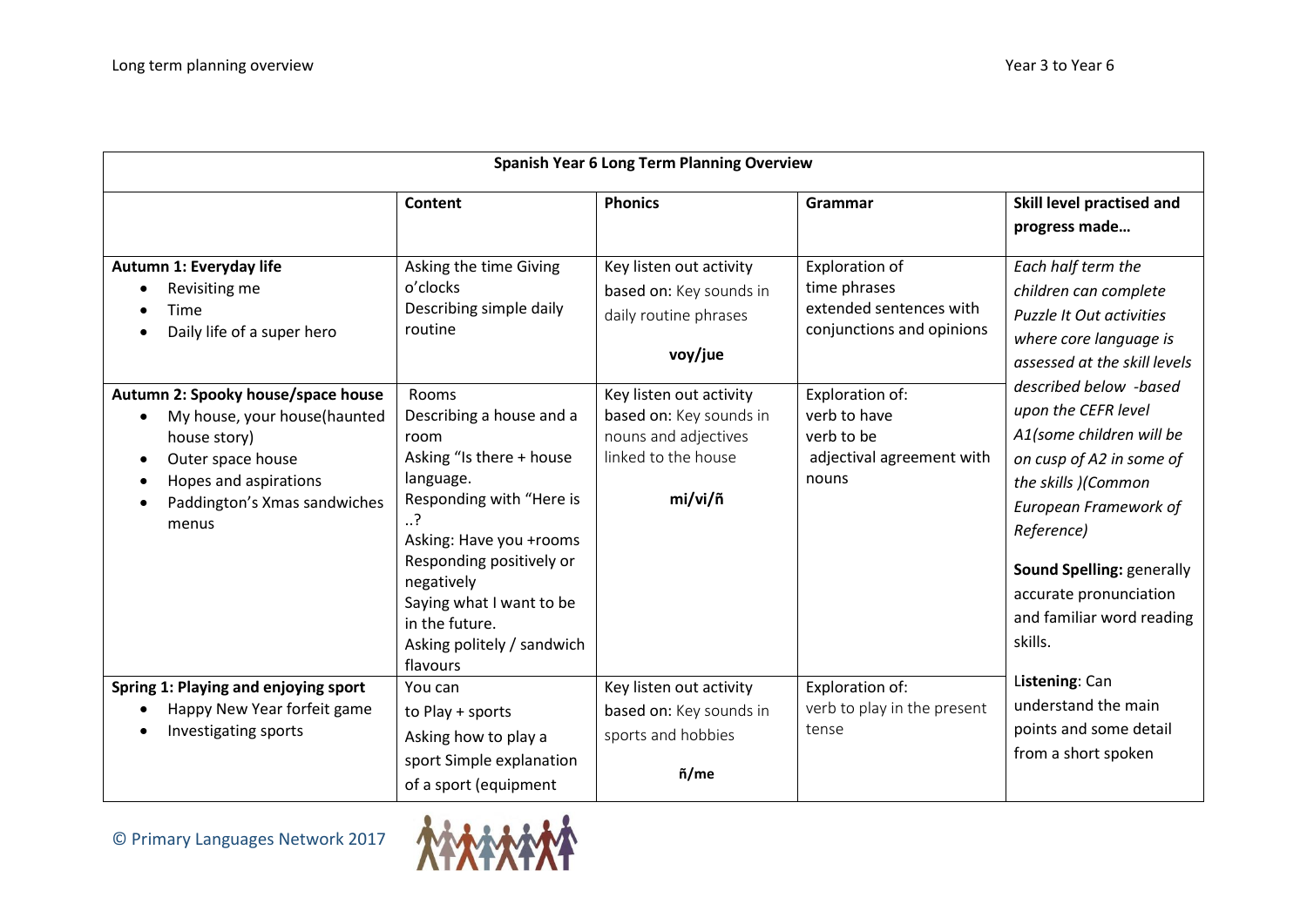|                                                                                                                                                                          | /sports terrain/team or                                                                                                                                            |                                                                                                                                                          |                                                                                                                                                                         | passage                                                                                                                                                                                                                                                                                                                                                                                                                             |
|--------------------------------------------------------------------------------------------------------------------------------------------------------------------------|--------------------------------------------------------------------------------------------------------------------------------------------------------------------|----------------------------------------------------------------------------------------------------------------------------------------------------------|-------------------------------------------------------------------------------------------------------------------------------------------------------------------------|-------------------------------------------------------------------------------------------------------------------------------------------------------------------------------------------------------------------------------------------------------------------------------------------------------------------------------------------------------------------------------------------------------------------------------------|
|                                                                                                                                                                          | individual sport)                                                                                                                                                  |                                                                                                                                                          |                                                                                                                                                                         | Speaking: Can take part                                                                                                                                                                                                                                                                                                                                                                                                             |
|                                                                                                                                                                          | Opinions. / Likes and<br>dislikes                                                                                                                                  |                                                                                                                                                          |                                                                                                                                                                         | in a simple conversation                                                                                                                                                                                                                                                                                                                                                                                                            |
| Spring 2: This is me, hobbies and fun<br>All the fun of the fair<br>$\bullet$<br>Favourites (independent<br>presentation)                                                | Asking and answering<br>preferences/feelings and<br>characteristics<br>Fair ground rides<br>Opinions<br>Likes and dislikes                                         | Key listen out activity<br>based on: Key sounds in<br>funfair rides<br>ch/vur                                                                            | Exploration of:<br>expressing likes and dislikes<br>with nouns and verbs<br>descriptive sentences using<br>1st, 2 <sup>nd</sup> and 3rd person<br>regular present tense | and can express simple<br>opinions. Generally<br>accurate pronunciation<br>Reading: Can understand<br>the main points and<br>simple opinions of a<br>longer written passage<br>(e.g. letter/recipe/<br>poem/story/account).Can<br>use a bilingual dictionary.<br>Writing: Can write a<br>short text, attempting to<br>use accurately nouns,<br>adjectives, verbs on a<br>familiar topic using<br>reference materials as<br>support. |
| Summer 1: Café culture , restaurants<br>Café culture (performance)<br>Eating out (role play)                                                                             | Transactional language to<br>order a meal<br>You can eat + foods<br>Buying snacks and drinks<br>(Instructions to make a<br>snack)                                  | consolidation and<br>application of accurate<br>sound spelling<br>understanding to practise<br>accurate pronunciation in<br>performance/reading<br>aloud | consolidation of prior<br>learning - nouns,<br>adjectives, verbs, questions<br>and answers                                                                              |                                                                                                                                                                                                                                                                                                                                                                                                                                     |
| <b>Summer 2: Performance Time</b><br>Class performances<br>(independent performances<br>and presentations)<br>Creating class newspaper<br>sheets<br>Year 6 presentations | Revisiting and<br>consolidation of basic<br>transactional<br>language/basic personal<br>information / expressing<br>simple opinions/using<br>questions and answers | consolidation and<br>application of accurate<br>sound spelling<br>understanding to practise<br>accurate pronunciation in<br>performance/reading<br>aloud | consolidation of prior<br>learning - nouns,<br>adjectives, verbs, questions<br>and answers                                                                              |                                                                                                                                                                                                                                                                                                                                                                                                                                     |
| <b>DFE ATS and skill level</b>                                                                                                                                           |                                                                                                                                                                    |                                                                                                                                                          | Language Learning Skill level practise                                                                                                                                  |                                                                                                                                                                                                                                                                                                                                                                                                                                     |

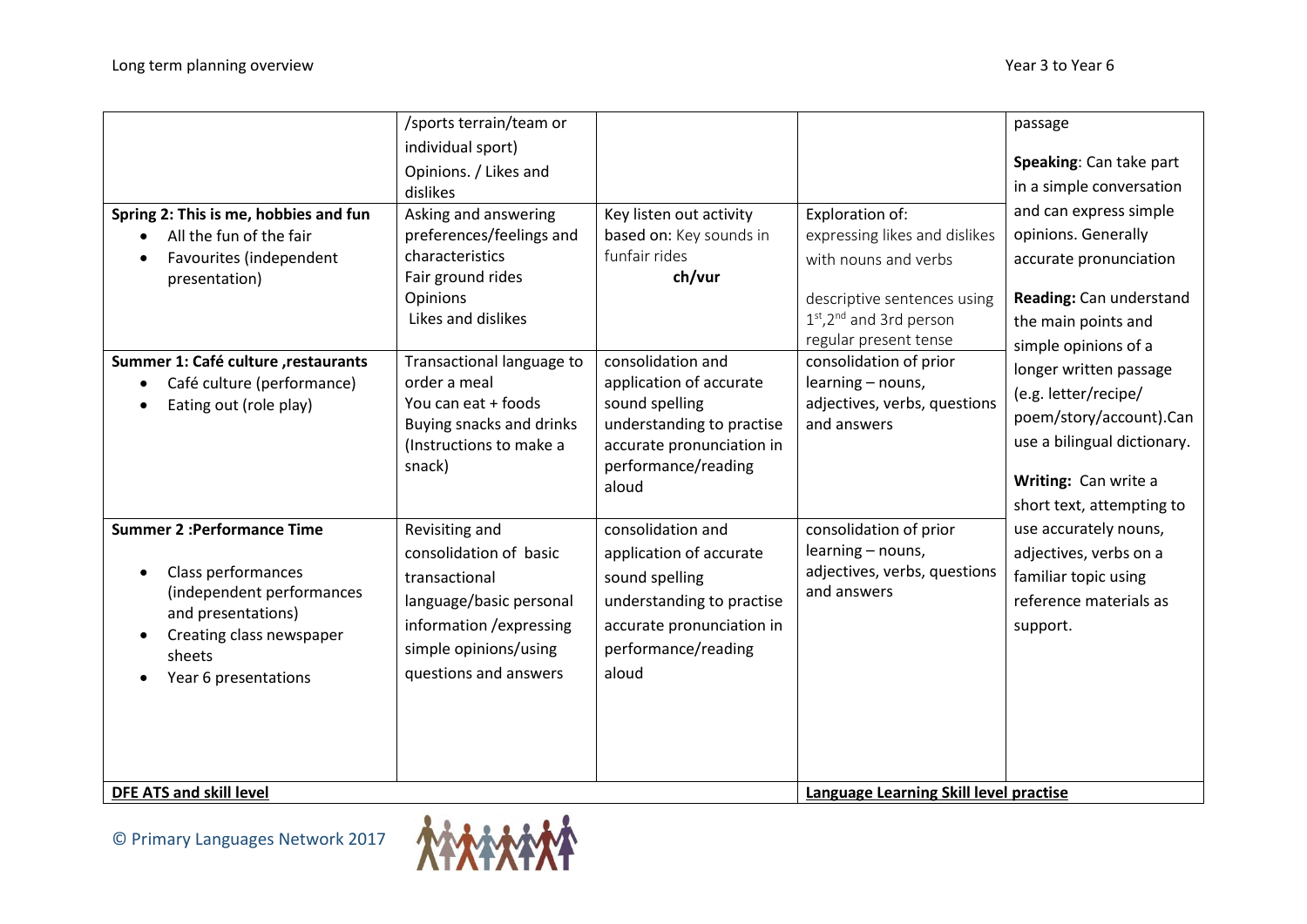| During the first stage of language learning, children will explore all 12 DFE Attainment Targets. | During the fourth stage of language learning, children     |  |
|---------------------------------------------------------------------------------------------------|------------------------------------------------------------|--|
|                                                                                                   | will explore and attempt to master the following           |  |
|                                                                                                   | language learning skills linked to the 12 DfE ATs          |  |
| Listen attentively to spoken language and show understanding by joining in and responding         | Listen attentively and understand more complex phrases and |  |
|                                                                                                   | sentences                                                  |  |
|                                                                                                   | Listen for specific words and phrases                      |  |
|                                                                                                   | Understand the main points and simple opinions in a        |  |
|                                                                                                   | spoken story, song or passage                              |  |
| Explore the patterns and sounds of language through songs, rhymes and link spelling of sound      | imitate pronunciation                                      |  |
| and meaning of words                                                                              | identify specific sounds/phonemes/words                    |  |
|                                                                                                   | Recite a short piece of narrative either from memory or    |  |
|                                                                                                   | by reading aloud from a text                               |  |
| Engage in conversations; ask and answer questions; express opinions and respond to those of       | use spoken language confidently to initiate and sustain    |  |
| others; seek clarification and help                                                               | simple dialogues and conversations                         |  |
|                                                                                                   | ask and answer questions on several topics                 |  |
|                                                                                                   | understand and express opinions                            |  |
|                                                                                                   | devise and perform simple roleplays                        |  |
| Speak in sentences, using familiar vocabulary, phrases and basic language structures              | use spoken language confidently to initiate and sustain    |  |
|                                                                                                   | simple dialogues and conversations                         |  |
|                                                                                                   | ask and answer questions on several topics                 |  |
|                                                                                                   | Retell using familiar language a sequence of events        |  |
|                                                                                                   | from a spoken passage containing complex structures        |  |
|                                                                                                   | Use time and/or sequencing structures in spoken            |  |
|                                                                                                   | sentences                                                  |  |
|                                                                                                   | understand and express opinions                            |  |
| Develop accurate pronunciation and intonation, so that others understand                          | identify specific sounds, phonemes, words. Imitate         |  |
|                                                                                                   | pronunciation                                              |  |
|                                                                                                   | recite a short piece of narrative text by reading aloud    |  |
|                                                                                                   | focus on correct pronunciation                             |  |
| Present ideas and information orally to a range of audiences                                      | prepare a short presentation on a familiar topic           |  |
|                                                                                                   | memorise and present a short spoken text                   |  |
|                                                                                                   | understand and express opinions                            |  |
|                                                                                                   | using familiar language and some unfamiliar language       |  |

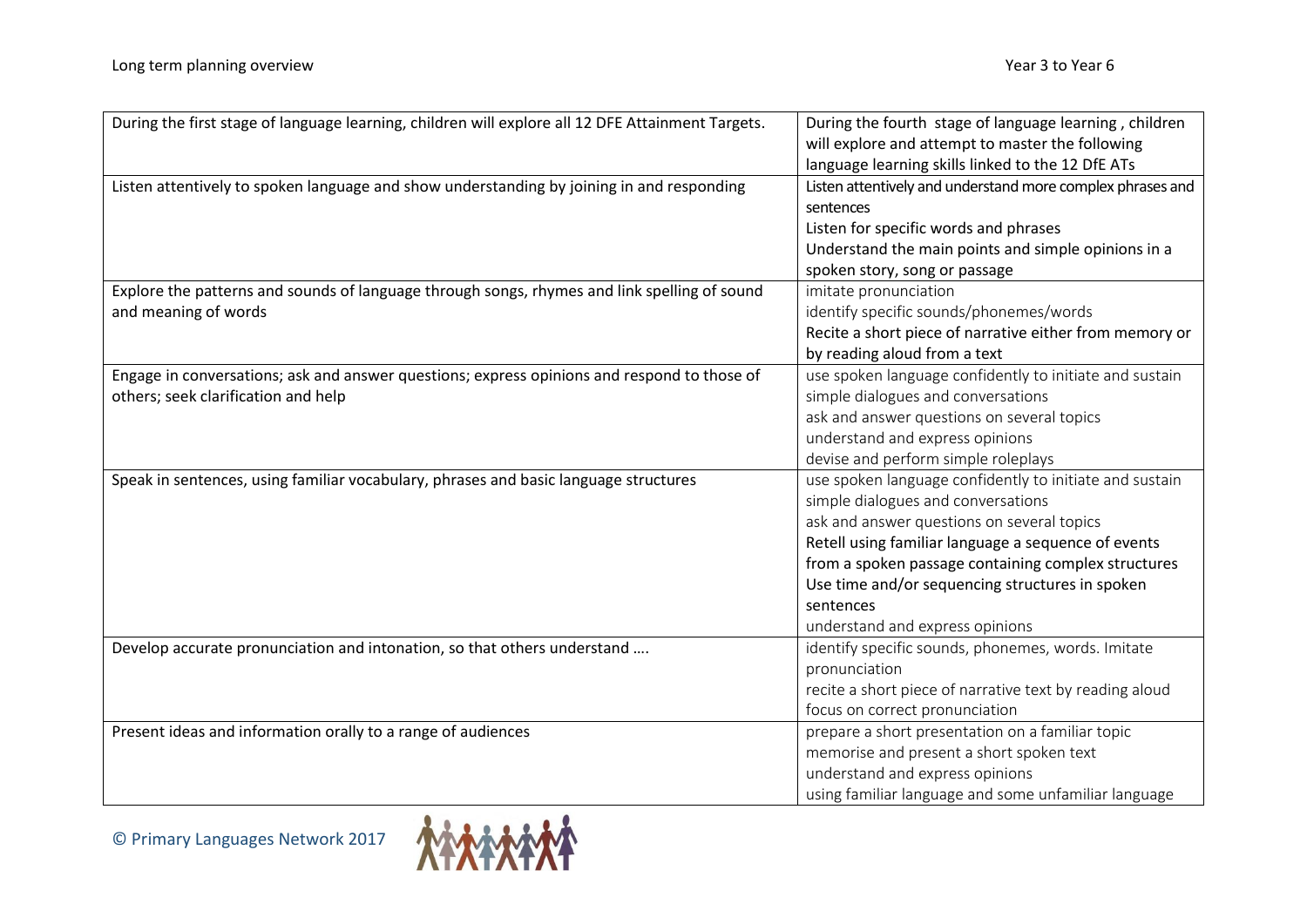|                                                                                                | re-tell or present a story to an audience                |  |
|------------------------------------------------------------------------------------------------|----------------------------------------------------------|--|
| Read carefully and show understanding of words, phrases and simple writing                     | read and understand the main points and some detail      |  |
|                                                                                                | from a short written passage (mainly familiar words)     |  |
|                                                                                                | identify specific sounds, phoneme and words.             |  |
|                                                                                                | Imitate pronunciation                                    |  |
|                                                                                                | read and understand a range of familiar phrases          |  |
| Appreciate stories, songs, poems and rhymes in the language                                    | listen and respond to rhymes/songs/stories               |  |
|                                                                                                | read and understand the main points and some detail      |  |
|                                                                                                | from a short written passage (mainly familiar words)     |  |
| Broaden their vocabulary and develop their ability to understand new words that are introduced | read and understand the main points and some detail      |  |
| into familiar written material, including through the use of a dictionary                      | from a short written passage (mainly familiar words)     |  |
|                                                                                                | read and understand a range of familiar and unfamiliar   |  |
|                                                                                                | phrases                                                  |  |
|                                                                                                | apply phonic and whole word knowledge of the new         |  |
|                                                                                                | language in order to locate words in a reference source  |  |
| Write phrases from memory and adapt these to create new sentences to express ideas clearly     | write words, phrases and sentence (using a reference     |  |
|                                                                                                | Use time and sequencing structures in written            |  |
|                                                                                                | sentences                                                |  |
|                                                                                                | experiment with the writing of words and phrases from    |  |
|                                                                                                | memory                                                   |  |
| Describe people, places, things and actions orally and in writing                              | construct a short text e,g create a ppt/ presentation or |  |
|                                                                                                | short passage to give a description                      |  |
|                                                                                                | Use time and sequencing structures in spoken             |  |
|                                                                                                | sentences                                                |  |
| Understand basic grammar                                                                       | Revisit (extend) and explore use of conjunctions         |  |
|                                                                                                | Understand and use time phrases to give "o'clock"        |  |
|                                                                                                | times                                                    |  |
|                                                                                                | explore and practise a regular present tense verb: "to   |  |
|                                                                                                | play"                                                    |  |
|                                                                                                | Explore and practise the accurate use of nouns,          |  |
|                                                                                                | adjectives, conjunctions and verbs in present tense      |  |
|                                                                                                | sentences                                                |  |